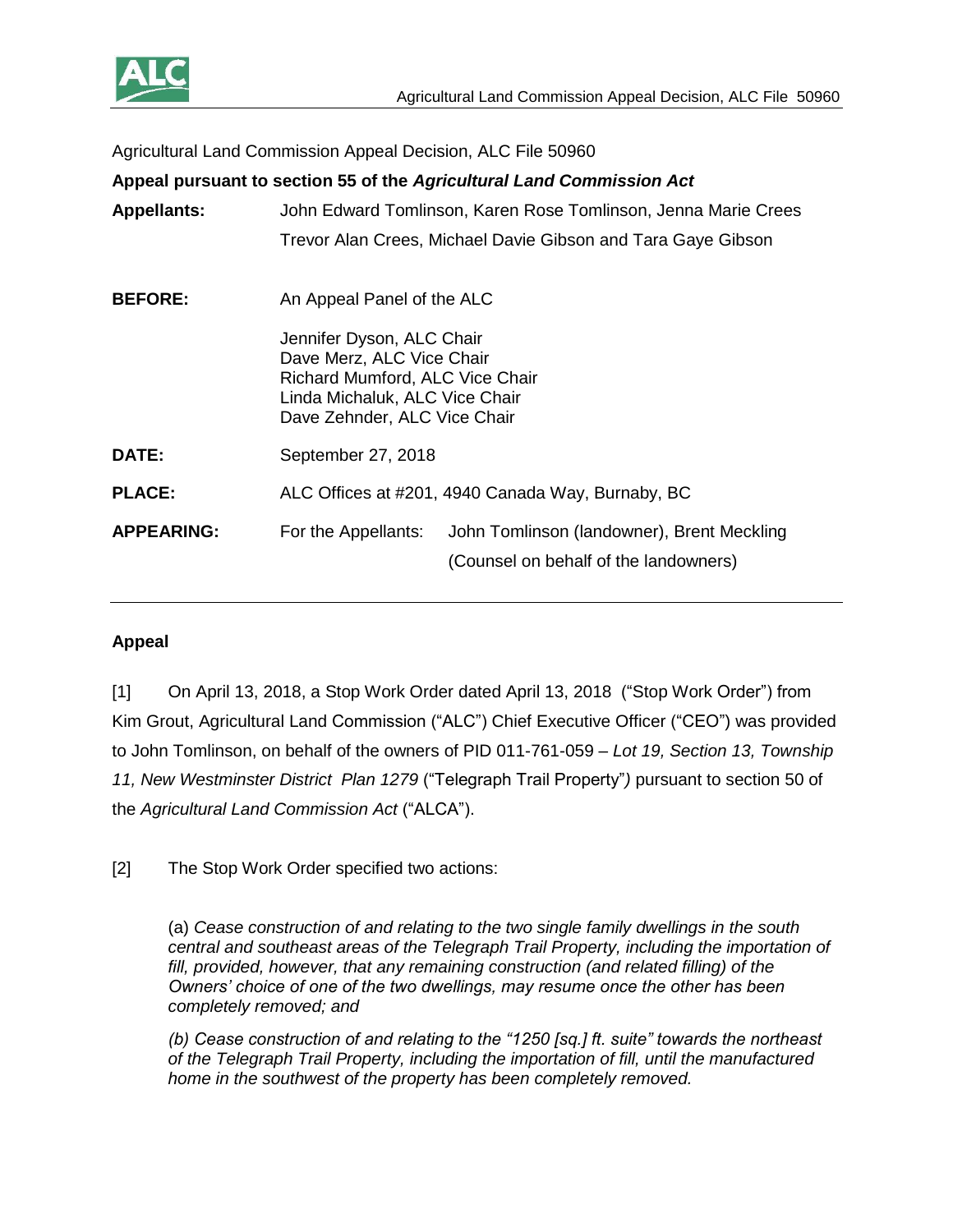

[3] On June 15, 2018 the ALC received a Notice of Appeal from the Appellants pursuant to section 55 of the ALCA.

[4] The Appeal Panel ("Panel") of the ALC has the authority to hear this appeal under section 55 of the ALCA which provides:

*55 (1) A person who is the subject of a determination, a decision, an order or a penalty under section 50, 52 or 54 (1) may appeal the determination, decision, order or penalty to the commission by serving the commission with a notice of appeal. (2) On an appeal under this section, the commission may*

*(a) confirm or reverse the determination, decision, order or penalty, or (b) refer the matter, with or without directions, back to the person who made the initial*  determination, decision or order.

[5] The Appellants are requesting the Stop Work Order be reversed and set aside.

## **The Appeal Process**

[6] On June 15, 2018, the ALC received a Notice of Appeal on behalf of the Appellants pursuant to section 55 of the ALCA. The Notice of Appeal was acknowledged in a letter from the ALC dated June 18, 2018.

[7] On July 27, 2018, the Panel provided direction regarding procedure related to the Appeal Hearing and applicable timelines (the "July 27, 2018, Directions"). The July 27, 2018, Directions included timelines for the submission of additional information and representations.

[8] On July 27, 2018, the Appellants were provided electronic access to the information that was before the ALC CEO Kim Grout when she made the Stop Work Order, and to a copy of the Stop Work Order itself ("ALC Documents Package").

[9] The Appeal was conducted by way of an oral hearing which was attended by the Appellant Tomlinson as noted above and his counsel on September 27, 2018. The ALC CEO made a written submission dated September 24, 2018, and did not attend the hearing.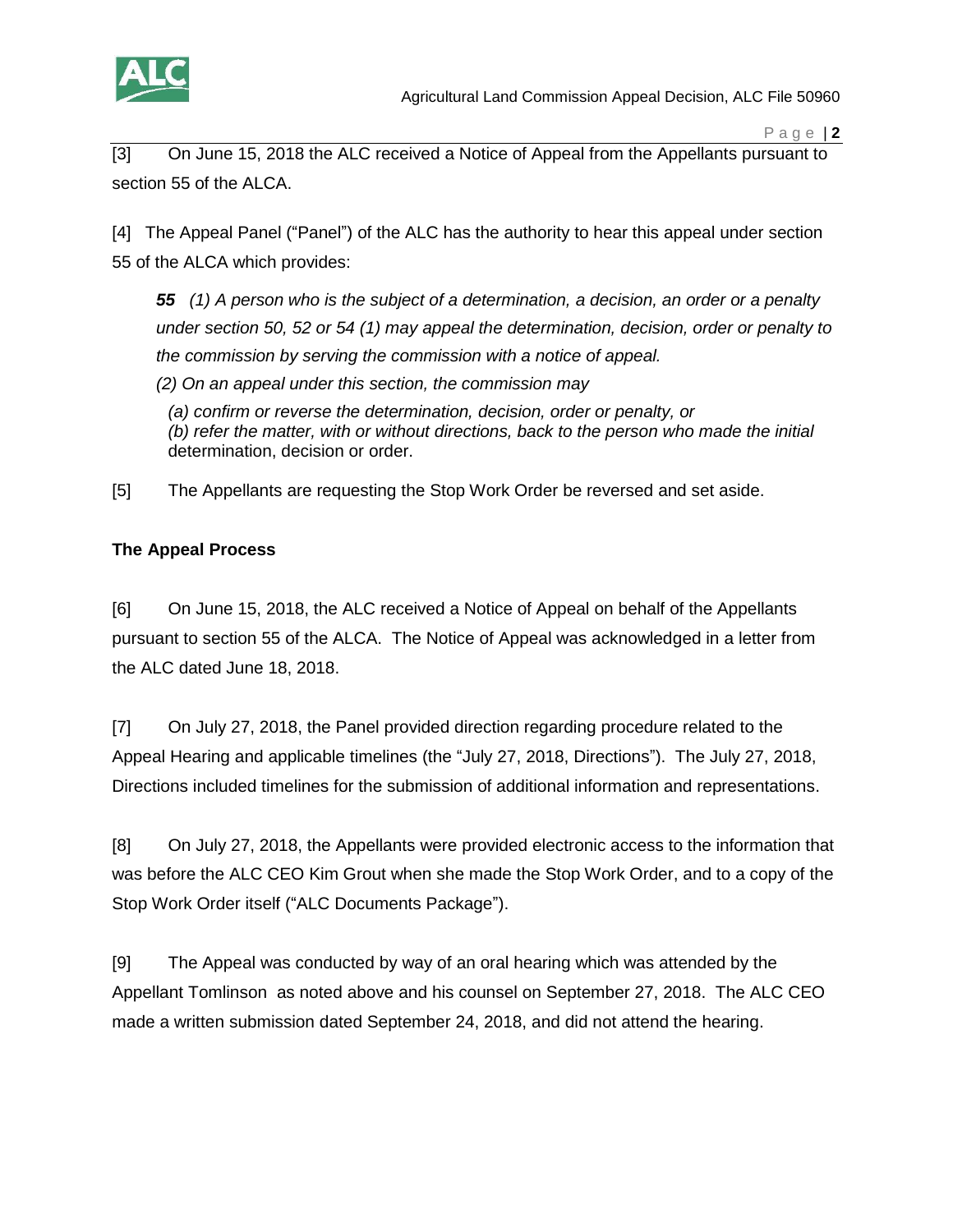

#### **Background**

[10] The Stop Work Order relates to the property located at 26115 Telegraph Trail, Langley, BC (as defined above, the "Telegraph Trail Property"). The legal description of the Telegraph Trail Property is:

PID 011-761-059 – *Lot 19, Section 13, Township 11, New Westminster District Plan 1279*

[11] The Telegraph Trail Property is 3.12 ha in area and is located within a designated agricultural land reserve ("ALR") as defined in section 1 of the ALCA.

[12] The first written ALC involvement with the Appellants began with an April 22, 2016 email after the Appellant Tomlinson phoned ALC staff to discuss a 7.3 ha property in the Township of Langley ("Langley") on 48<sup>th</sup> Ave. that contained no structures. The Appellant provided an e-mail and a diagram indicating he wanted to construct dwellings for three families, greenhouses, and operate a generational farm. A site diagram showing greenhouses and homes was submitted with the e-mail.

[13] An April 22, 2016 e-mail from ALC staff member Tony Pellett, Regional Planner, responding to the Appellant's April 22, 2016 e-mail indicated that while a single home and a single floor accommodation above a garage/workshop was permitted, the question of a second home was solely under the authority of the Township of Langley to determine whether it would be necessary for farm use. Regional Planner Pellet was clear that the "Commission has no say in that decision".

[14] On May 2, 2016 ALC staff member Tony Pellett, Regional Planner, provided an e-mail to the Appellant about procedures for approving more than a single home on an ALR parcel. He pointed out that section 18 of the ALCA provides for local government to approve homes as it deems necessary for farm help. Regional Planner Pellet stated that in order to establish the generational farm it was clearly necessary for each of the siblings' families to have a separate residence.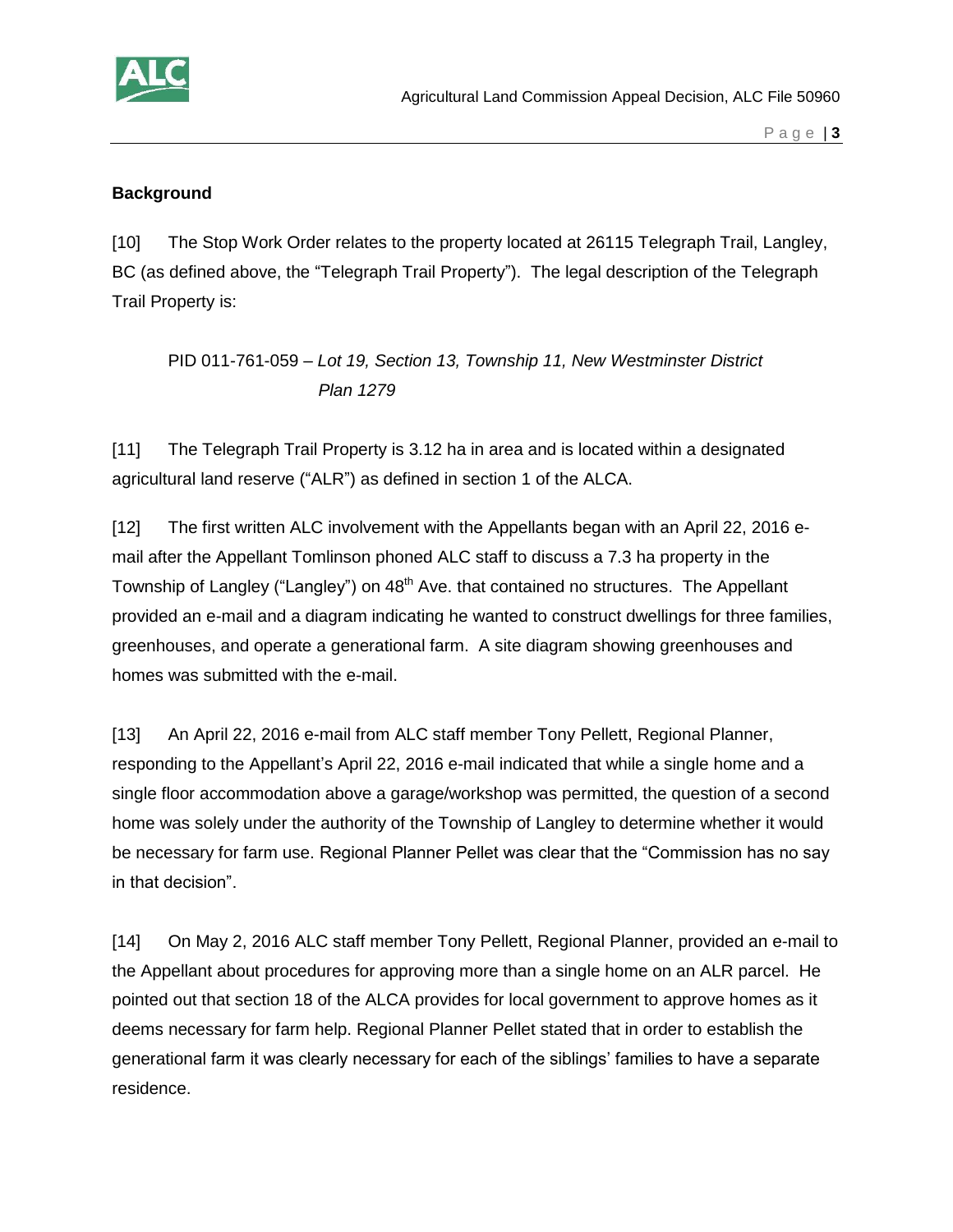

[15] On May 2, 2016, the Appellant Tomlinson prompted ALC Regional Planner Pellett (by email) to confirm that the proposal the Appellant Tomlinson outlined in e-mails and in the diagram "meets *your definition of a bona fide farm"*.

[16] On May 3, 2016 ALC Regional Planner Pellett confirmed via e-mail that "*I have also undertaken a thorough study of the generational farm proposal advanced by John Tomlinson and am confirming that it meets the definition of a bona fide farm."* 

[17] On May 6, 2016, at the request of the Appellant Tomlinson, ALC Regional Planner Pellett issued a letter on ALC letterhead indicating that the Tomlinson farm proposal met the definition of a bona fide farm, and that Langley had authority (under section 18 of the ALCA) to issue permits for more than one residence on an ALR property if Langley deemed the additional residence(s) necessary for farm use.

[18] On May 11, 2016, Langley confirmed to the Appellant Tomlinson by e-mail that it had no issue with the ALC position that the proposed generational farm is a bona-fide farm, and that two (2) single family dwellings would be permitted along with separate accommodation above an accessory or farm building.

[19] On April 5, 2017 the Appellant Tomlinson made a Declaration of Intended Use for Langley in respect of Accessory Buildings on the Telegraph Trail Property and in particular, that a temporary accessory mobile will be used as a temporary living quarters during the construction of the second dwelling and that he would complete the demolition of the temporary accessory mobile within 60 days of occupancy or being permitted to occupy the second single family dwelling.

[20] On a date unknown ALC Officer Blanshard visited the Telegraph Trial Property with Langley staff and identified that there was active residential construction occurring at the Telegraph Trail Property and no record of ALC authorization.

[21] On February 6, 2018 ALC Compliance and Enforcement ("C&E") Officer Sharon Henderson visited the Telegraph Trail Property to verify the information of ALC Officer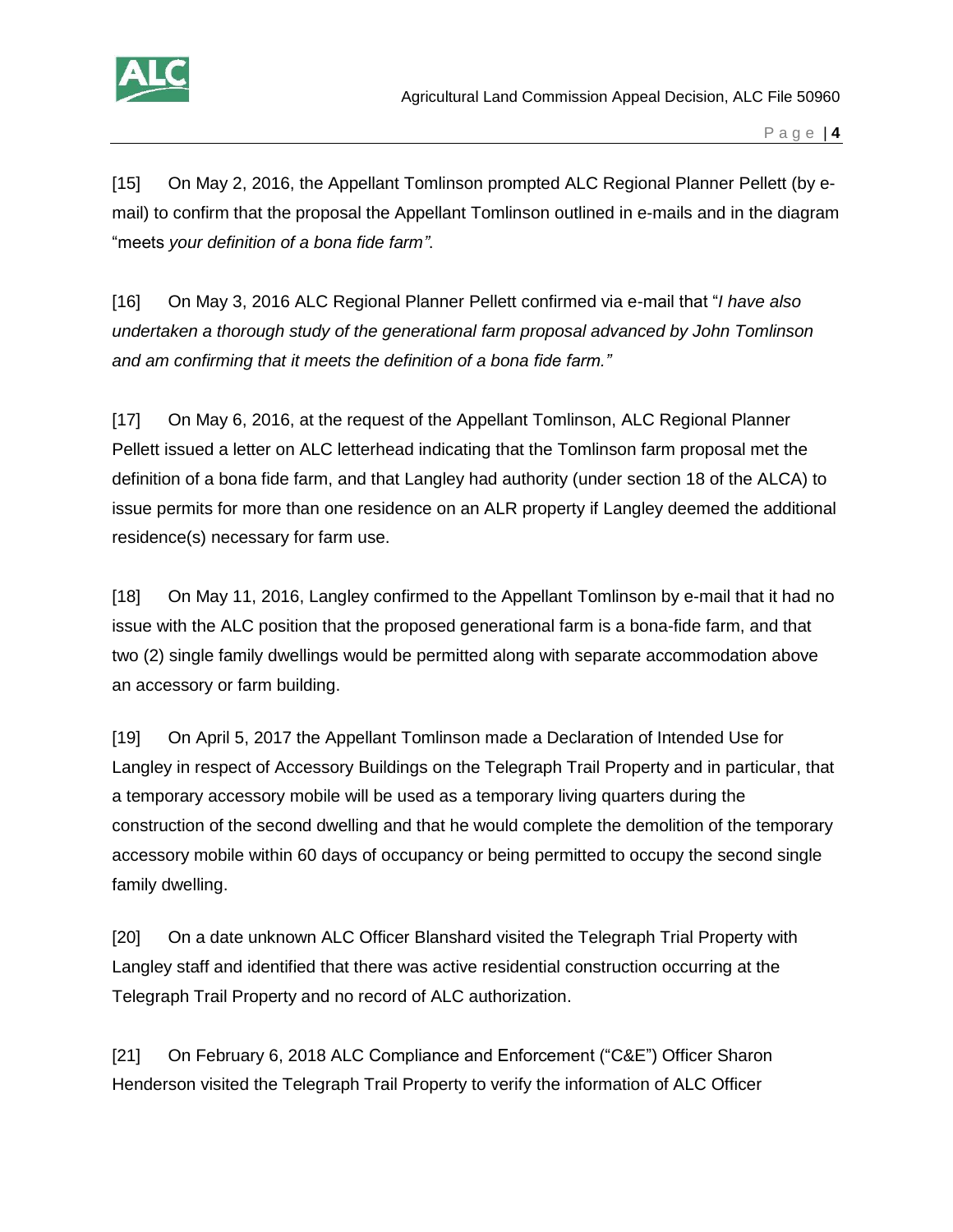

Blanshard. C&E Officer Henderson confirmed that additional residences had been or were being constructed. C&E Officer Henderson observed at least two wood frame houses and an incomplete structure that appeared to be another residence existed on the Telegraph Trail Property. C&E Officer Henderson observed a trailer dwelling. C&E Officer Henderson observed considerable recent fill that occupied the foundation areas of the second house and the barn. C&E Officer Henderson observed that landscaping had occurred; that two large canvass shelters were in place over a parking area; and that no agriculture was occurring on the Telegraph Trail Property. Although C&E Officer Henderson observed that the first house appeared to be occupied, there was answer when C&E Officer Henderson knocked on the door. The trailer and second house were not obviously occupied.

[22] On February 6, 2018, C&E Officer Henderson served a Stop Work Order dated February 6, 2018 (the "First Stop Work Order") on the Appellant Tomlinson at his place of business. The First Stop Work Order issued under s. 50 of the ALCA ordered immediate cessation of the following activities / land uses:

- *1. Deposition of imported fill, soil, gravel or any other like material in the absence of evidence satisfactory to the Commission that the fill is necessary for the Owners' farm use.*
- *2. Construction of residential or other buildings not related to farming including but not limited to structures, roads, parking areas, landscaping, septic fields.*

[23] On February 7, 2018, the Appellant Tomlinson e-mailed C&E Officer Henderson, referenced the 2016 documentation with ALC Regional Planner Pellett, and requested that the First Stop Work Order be immediately withdrawn.

[24] On February 7, 2018, the Appellant Tomlinson e-mailed ALC Regional Planner Pellett, forwarding the 2016 documentation and advising that the owners had to build infrastructure before they could bring the farm into production. The Appellant Tomlinson advised that he had earlier offered a bond to guarantee that they would follow through with the farming and that ALC Regional Planner Pellett had indicated that was not necessary.

[25] On February 13, 2018, C&E Officer Henderson advised the Appellant Tomlinson that she would consult with planning staff and management and be in touch.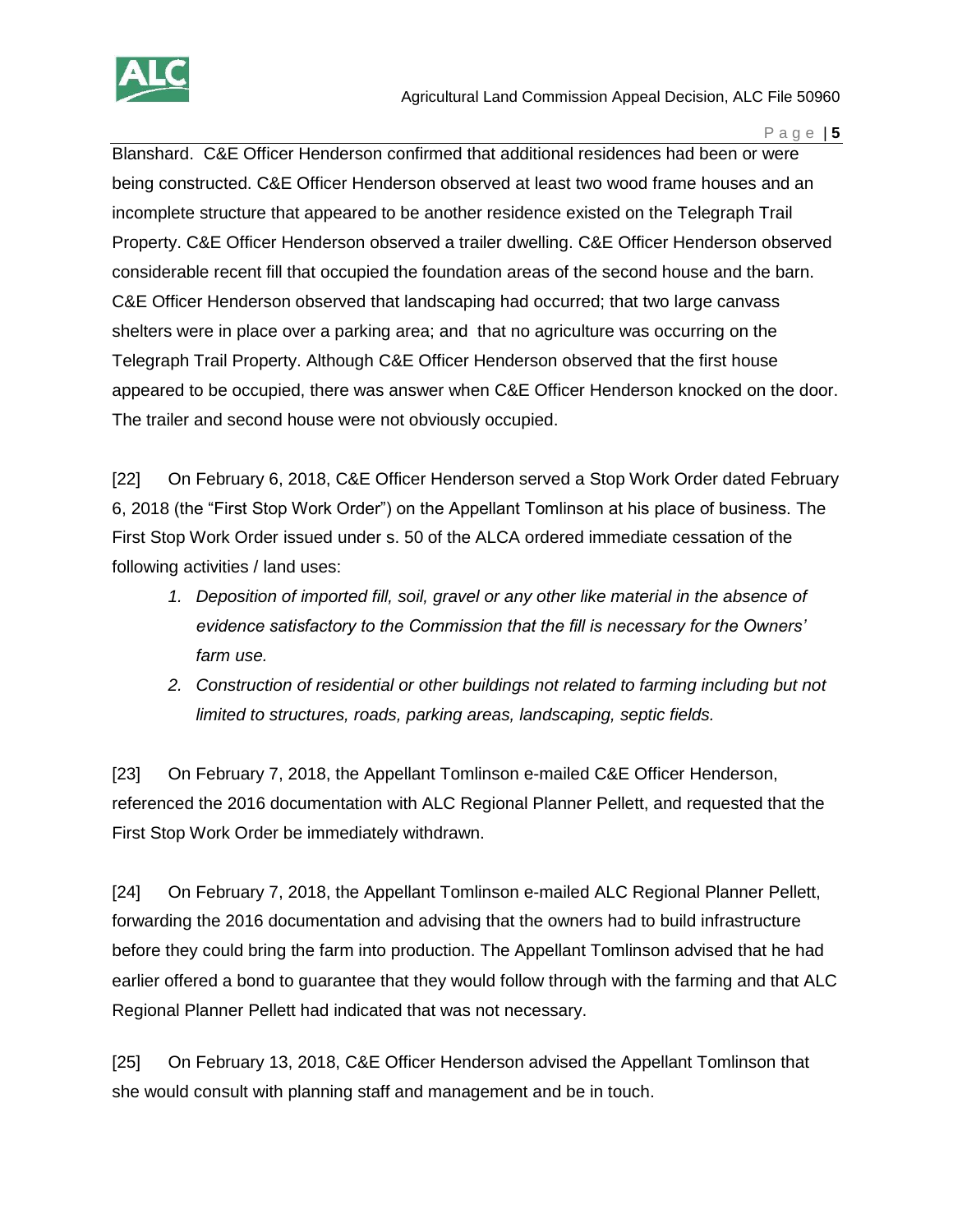

[26] On February 14, 2018, the ALC received a Notice of Appeal from the Appellant Tomlinson in respect of the First Stop Work Order.

[27] Also on February 14, 2018, the Appellant Tomlinson e-mailed C&E Officer Tomlinson and stated that the fill was a driveway through very wet area on a bona fide farm going to a barn that is needed for a future green house and vegetable production. The Appellant Tomlinson stated that all approvals had been obtained from the ALC and Langley before the Telegraph Trail Property was purchased and the housing arrangements were disclosed.

[28] The Notice of Appeal was acknowledged in a letter from the ALC dated February 15, 2018.

[29] On February 20, 2018, the ALC received a letter from Brent Meckling, counsel for the Appellants, seeking immediate particulars of the Stop Work Order or withdrawal of the Stop Work Order*.* Reference was made to the Appellant's previous interactions (in 2016 and referenced above) with ALC staff, to reliance by the local government and the Appellants on the 2016 statements made by ALC staff, as well as to *Agricultural Land Reserve Use, Subdivision and Procedure Regulation* pertaining to structures and fill.

[30] On March 2, 2018, the ALC received a second letter from Brent Meckling asserting that the Appellants continued to suffer significant prejudice and seeking a response to the correspondence dated February 20, 2018.

[31] On April 3, 2018, the First Appeal Panel provided direction regarding procedure related to the Appeal Hearing and applicable timelines (the "April 3, 2018, Directions"). The April 3, 2018, Directions included timelines for the submission of additional information and representations.

[32] On April 9, 2018, the First Appeal Panel received an e-mail from Mr. Meckling stating that without the particulars of the First Stop Work Order that had been sought, it was difficult to provide meaningful submissions on the appeal by the date stipulated in the April 3, 2018 Directions.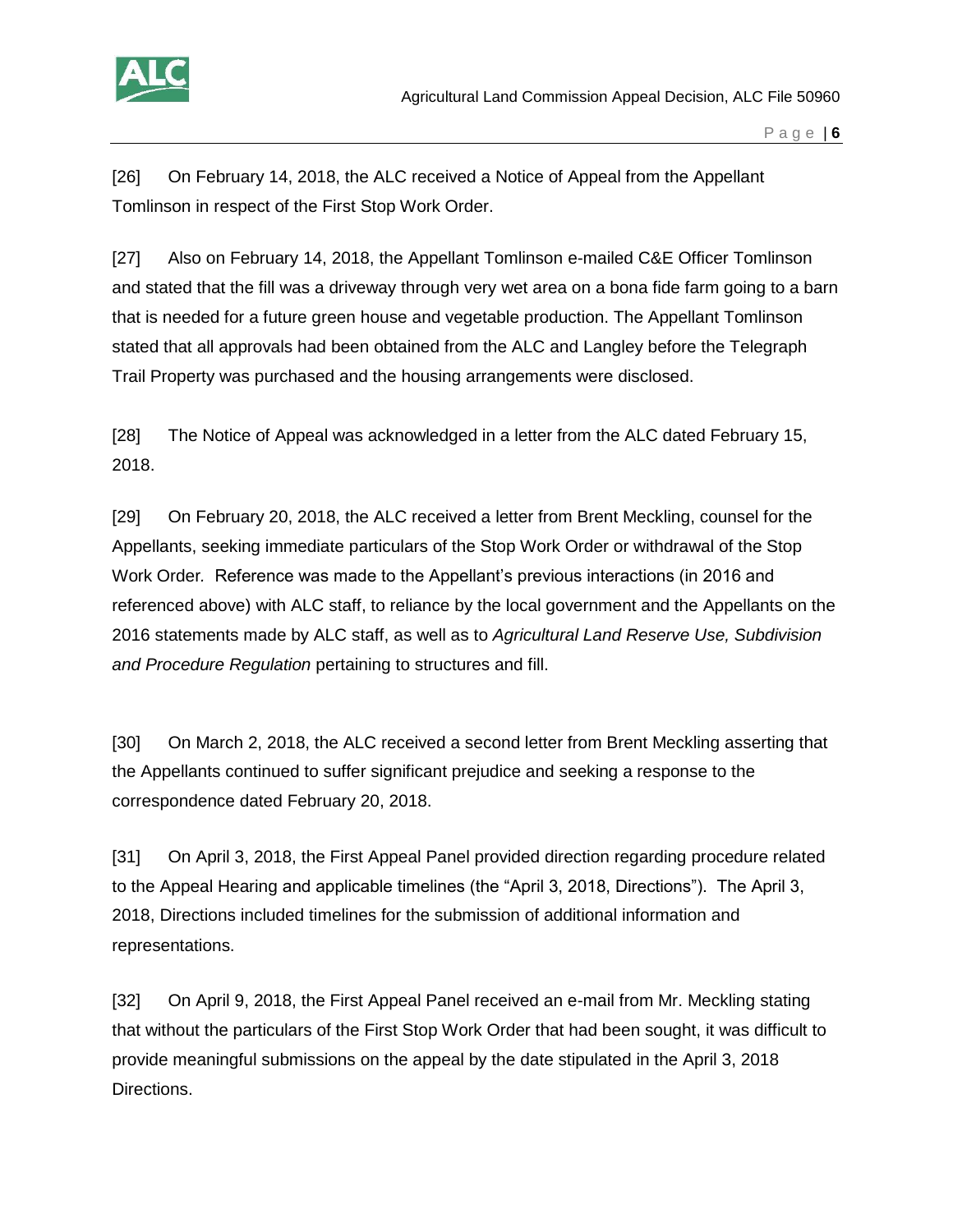

[33] On April 11, 2018, ALC Director of Policy and Planning Collins e-mailed Mr. Meckling to advise that the CEO was reviewing the matter and it was possible that a response would be provided early the following week.

[34] On April 13, 2018 the ALC issued a varied Stop Work Order in response to the February 20, 2018 letter (and questions). The varied Stop Work Order specified the following:

> a) *Cease construction of and relating to the two single family dwellings in the south central and southeast areas of the Telegraph Trail Property, including the importation of fill, provided, however, that any remaining construction (and*  related filling) of the Owners' choice of one of the two dwellings, may resume *once the other has been completely removed; and*

*(b) Cease construction of and relating to the "1250 [sq.] ft. suite" towards the northeast of the Telegraph Trail Property, including the importation of fill, until the manufactured home in the southwest of the property has been completely removed.* 

## **The Appeal Submissions**

### **Appellants' Submission**

[35] The Appellants provided a written submission and made an oral presentation at the September 27, 2018 Appeal Hearing. The substantive elements of the oral presentation follow.

[36] Mr. Tomlinson is a long time Langley resident and grew up on a small mixed farm with his siblings and parents. The family farm had more than a single home and represented a generational farm where parents and children lived and worked together on a single property. Mr. Tomlinson, in 2016 after serving as an ALC Commissioner for four years, sought to recreate his previous experience on a generational farm and contacted ALC staff for affirmation that a generational farm with multiple dwellings could be accommodated in the Agricultural Land Reserve. It was very important for Mr. Tomlinson to ensure that everything was transparent and above board because of his previous experience as an ALC Commissioner.

[37] Mr. Tomlinson received written confirmation from the ALC dated May 6, 2016 that his proposed three dwelling generational farm with greenhouses and field crops constituted a bona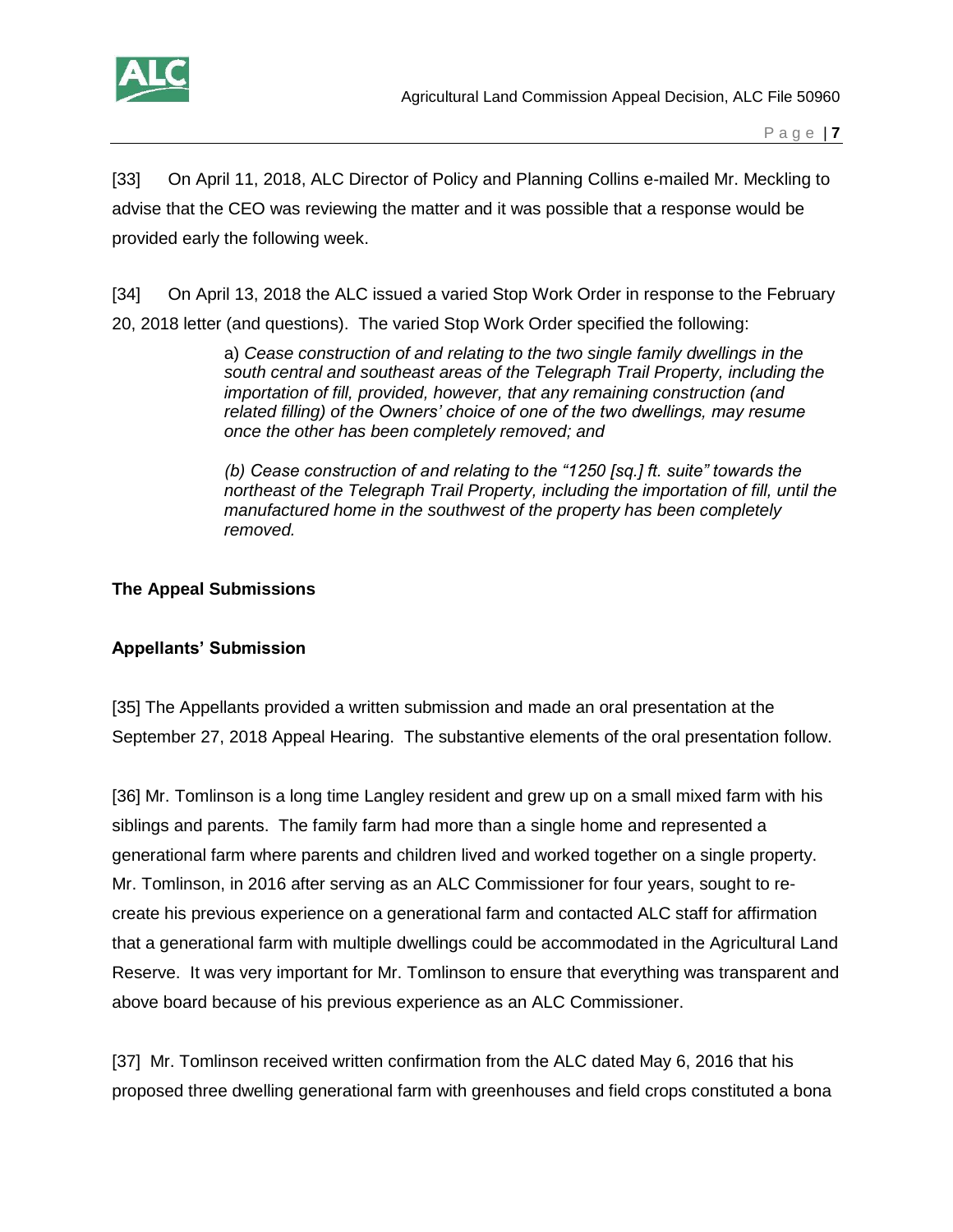

fide farm and that Langley was the entity that could permit additional dwellings as necessary for farm help.

[38] Subsequently, upon being provided with the ALC's May 6, 2016 letter, Langley issued building permits for multiple residences on the Telegraph Trail Property.

[39] Mr. Tomlinson submits that without the ALC's advice and confirmation, the Appellants would not have purchased the Telegraph Trail Property, improved it and brought it into production. The following activities have been undertaken based on the ALC's advice and Langley's regulations and permits.

- a) Purchase of the Telegraph Trail Property later in 2016 (approximately \$1.6 million);
- b) Extensive renovations were undertaken on the existing single family dwelling (\$165,000.00);
- c) A new second dwelling was constructed (\$385,000.00);
- d) An accessory building/barn with a second story suite was constructed on the northeast corner of the Telegraph Trail Property for \$400,000.00 (to be completed shortly).
- e) The existing manufactured home was removed;
- f) 1600 trees were recently planted (pyramidal cedars for hedging);
- g) Two greenhouses covering 4,000 sq ft are on order;
- h) Cleared and ploughed a 1.4 ha area for future planting of cedars, hops, fruit trees and hives for bee keeping;
- i) Installed a well and irrigation system (\$30,000.00);
- j) Purchased farm equipment.

[40] The Appellants' argument for setting aside the Order is that the Tomlinson family in good faith sought, and received, approval from the ALC for a multi-home generational farm.

[41] The Appellants assert that the question of whether the additional dwelling is necessary for farm use was solely for Langley to answer. One of the inputs that local government can solicit for interpretation as to what are considered necessary residences for farm use are comments from ALC staff (as per the ALC Policy L-09).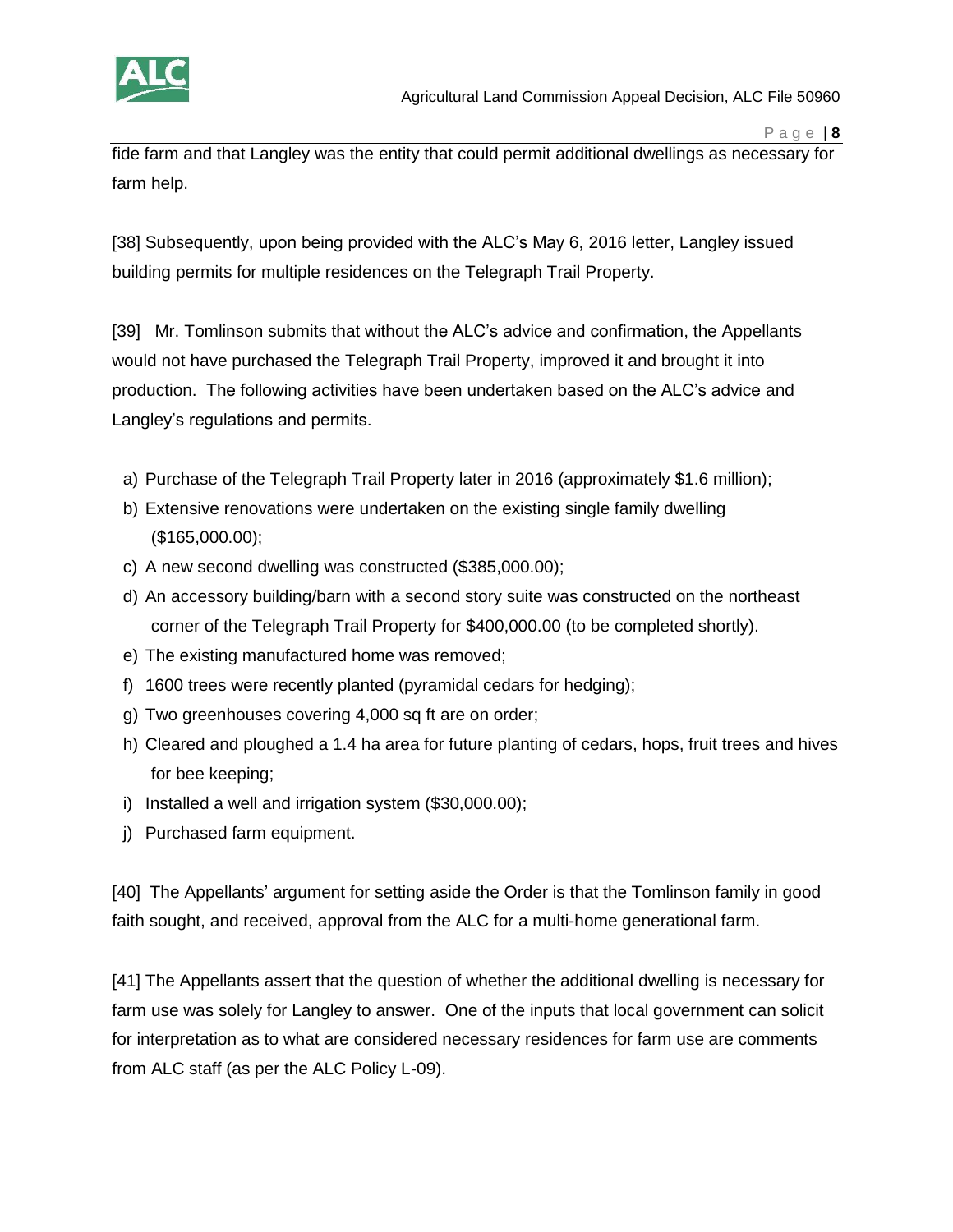

[42] The Appellants assert the Stop Work Order invalidates, without proper foundation, the building permit validly issued by Langley for a second dwelling. The only question for the local government to determine was whether the additional dwelling was necessary for farming uses. There was no need for the Appellants to apply for a non-farm use as the second dwelling is part of a bona fide generational farm.

[43] The Appellants assert the ALC cannot inflict severe prejudice upon the Appellants by calling into question the advice of a senior staff member of the ALC. The Appellants altered their financial circumstances and sold their homes on the advice provided by the ALC and confirmed by Langley. Requiring the removal of an additional dwelling is completely unjust and unfair.

# **ALC CEO Submission**

[44] On September 24, 2018 the ALC CEO provided a written submission in support of the April 2018 Stop Work Order. The substantive elements of the written submission follow.

[45] The ALC C&E powers are not bound by a local government's decision to approve additional residences.

[46] Section 18(a) of the ALCA is a restriction on local government powers, and does not confer any new powers upon local governments. In order for Langley's approval to have been compliant with section 18, the additional residences had to be necessary for farm use such that it could issue approval. The actual determination made by Langley was that the proposed generational farm was a "bona-fide farm", a term which does not appear in the ACLA but does appear in the Langley's bylaw.

[47] It is clear that Langley's determination regarding "necessary for farm use" was not specific to a particular property. Properties in the ALR are not interchangeable and what is necessary for farm use on one property may not be necessary for farm use on another. Proposed farm uses themselves may be different. The Appellant Tomlinson may not have shared all of his correspondence with Regional Planner Pellet with Langley staff so that they were not aware that the proposal considered by Regional Planner Pellet was specific to the 48<sup>th</sup> Avenue Property. Langley's approval for two residences may not have been appropriate given that there was no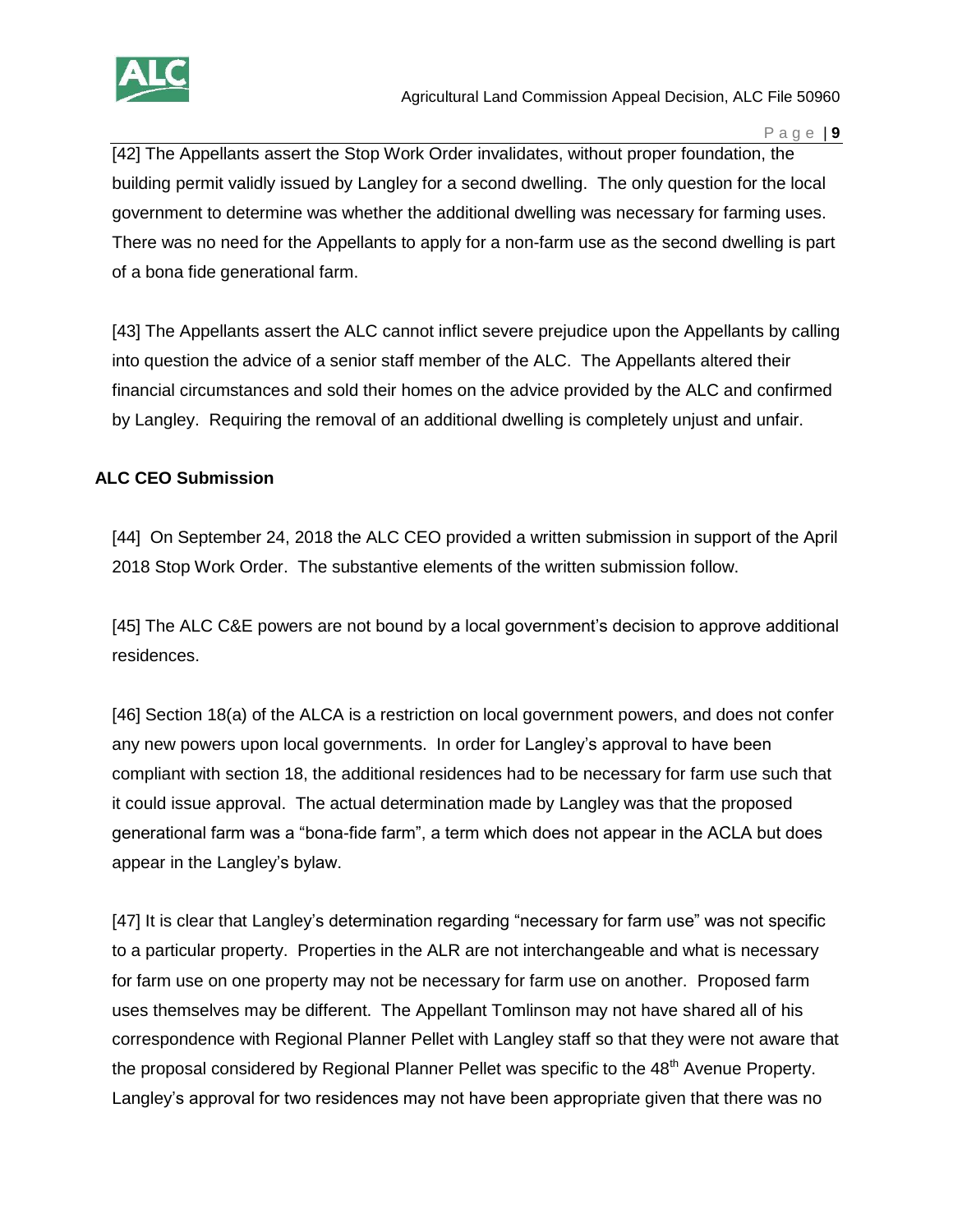

assurance that the farm development would have ever occurred after the dwellings were constructed.

[48] The Appellant Tomlinson communicated with ALC Regional Planner Pellet about an 18 acre property located on 48<sup>th</sup> Avenue and made specific statements about farming on that property indicating that it would comprise "4-5 greenhouses" and "crops like a Christmas tree farm, grapes and if too wet then livestock mixed farming".

[49] CEO Grout asserts that both the type and scale of activities said to be intended were different. The  $48<sup>th</sup>$  Avenue Property (approx. 18 acres) is larger and has different characteristics than the Telegraph Trail Property (approx. 8 acres). The Telegraph Trail Property is significantly forested. The farming plans associated with the properties also differed with the Telegraph Trail Property plans being much more limited in scope. As well, representations were made that the farming would include: "greenhouse future" structures and referred to future fruit trees and "plants shrubs". In his email, Mr. Tomlinson stated that "we will also look into chickens and a possible Tilapia fish operation". Later through his counsel, it was contemplated the operation would have two greenhouses, organic vegetable farming, beekeeping, fruit trees, and shrubbery for third party landscaping.

[50] There is no evidence to suggest that Mr. Pellett received any farm proposal or other information relating to the Telegraph Trail Property prior to the Stop Work Order.

[51] Regional Planner Pellet's statements to one of the Appellants about a different property are not relevant to the question of whether the Telegraph Trail Property is compliant with the ACLA and Regulation.

[52] Planners such as ALC Regional Planner Pellett have no authority to approve or refuse applications for non-farm use. CEO Grout notes that the ALC had not granted any approval with respect to the Appellants' activities at the Telegraph Trail Property. CEO Grout asserts that even if ALC Regional Planner Pellet's statements about the 48<sup>th</sup> Avenue Property could be relevant to the Telegraph Trail Property, Mr. Pellett did not make a promise or assurance which was intended to affect the legal relationship between Mr. Tomlinson (or any of the Appellants) and the ALC.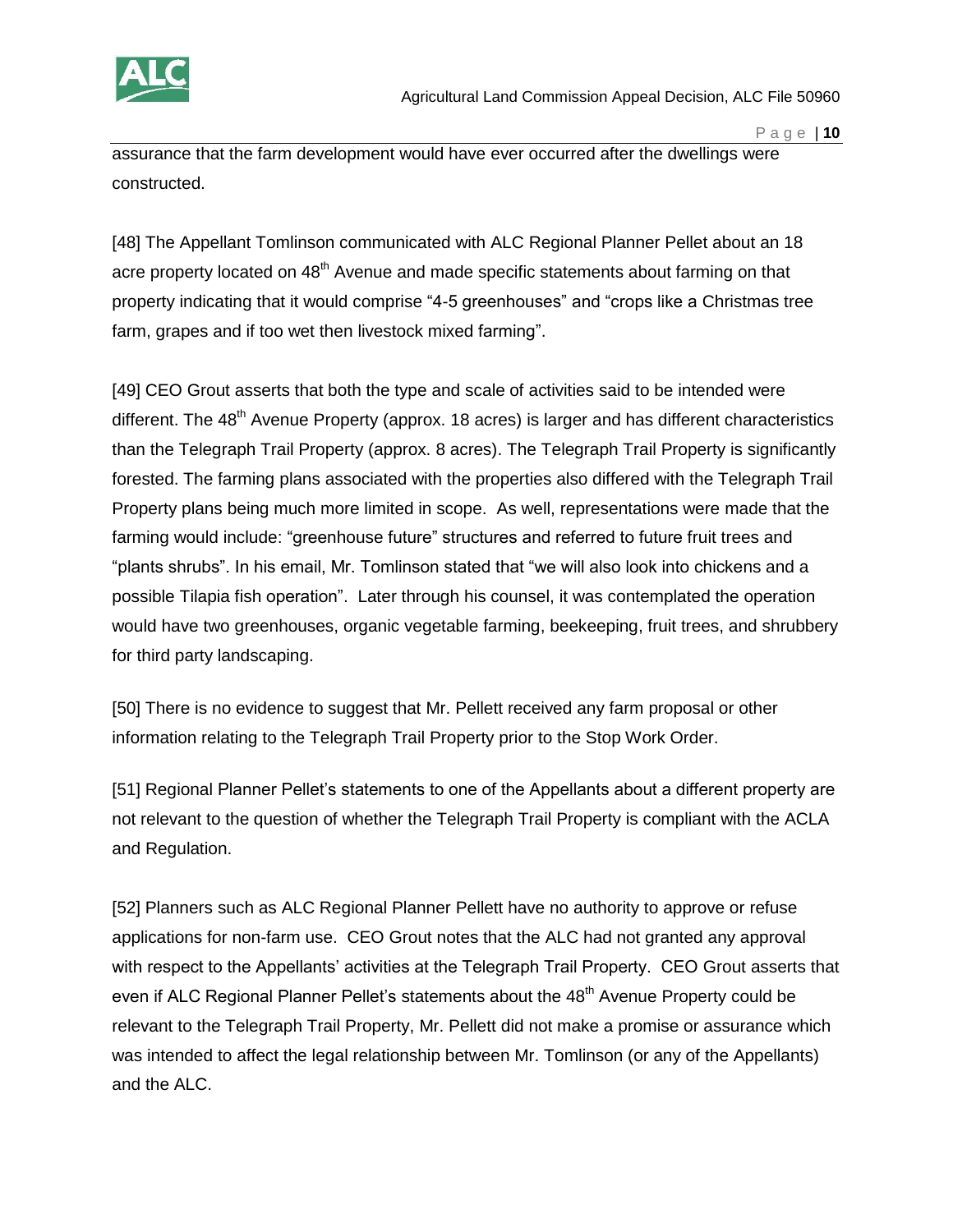

[53] CEO Grout submits that the Appellant Tomlinson, as a former ALC member, is particularly knowledgeable about the ALCA's requirement that a non-farm use application to the ALC be brought for additional residential dwellings. As a former ALC member the Appellant Tomlinson heard and decided numerous applications including non-farm use applications for additional residential dwellings under section 20 of the ACLA.

[54] CEO Grout notes that the Appellants have recently planted 1600 trees, and asserts that growing of trees does not require farm help or extra farm help to be resident on-site. CEO Grout also points out that although the Appellants advise that they have cancelled orders for greenhouses and beehives due to the uncertainty created by the Stop Work Orders, there was nothing in the Stop Work Order that prohibited greenhouses or beehives, and further notes that neither of these activities require farm help or extra farm help to be resident on-site.

[55] CEO Grout further notes that the Stop Work Order required that the Appellants cease construction of the 1250 sq. ft. suite above the accessory building until the manufactured home on the Telegraph Trial Property was removed. The manufactured home has now been removed. CEO Grout notes that the accessory building was not "an existing building" under section 3(1)(b)(ii)(B) because the record shows it was newly-constructed.

### **Discussion and Findings:**

[56] The Panel agrees with CEO Grout that Mr. Pellet's comments in 2016 do not prevent the ALC enforcement of the ALCA and Regulation on the Telegraph Trial Property.

[57] First, the Panel finds that the Appellants' representation that they appropriately approached the ALC staff to get advice for Langley in its determination of its section 18 (of the ALCA) responsibilities to be misguided. Although ALC Policy L-09 does suggest requesting advice of ALC staff, the purpose of the policy is not to receive "*a priori*" permission for dwellings in anticipation of agricultural development, but to query whether the current level of agricultural activities warrants an additional dwelling. Further, the Appellant Tomlinson, as a former member of the ALC, was aware of the separation of staff and ALC roles in respect of how decisions and approvals are provided.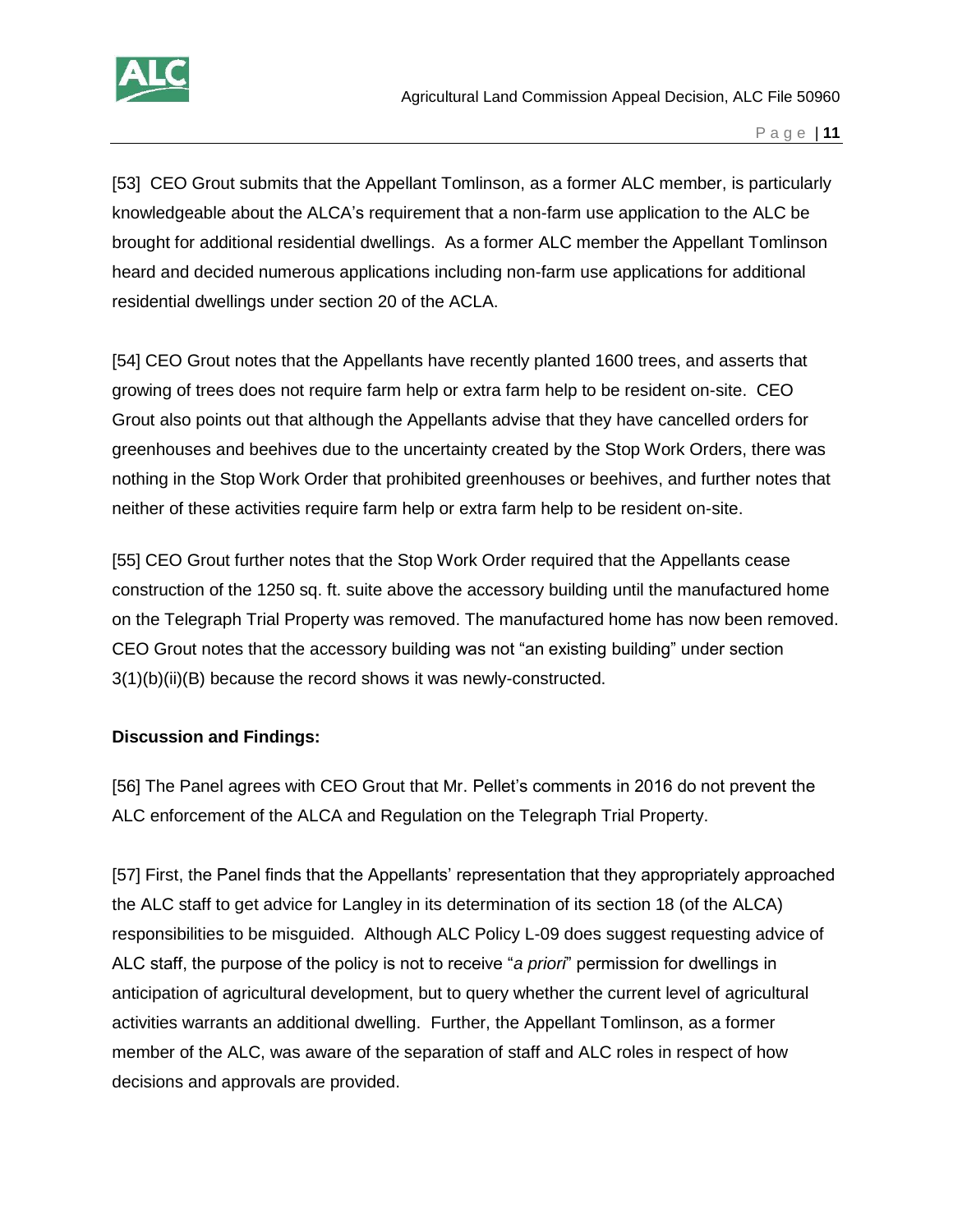

[58] Second, the Panel accepts the ALC argument that the ALC C&E powers are not bound by a local government's decision to approve additional residences, and that the enforcement powers of the ALC are separate and distinct, and exercised in different contexts and for different purposes than the local government. ALC staff's 2016 statements to the Appellants about a different property (which was significantly larger) and upon which different activities in both type and scale were contemplated, are not relevant to the matter of compliance with the ALCA and Regulation on the Telegraph Trail Property.

[59] The Panel also finds that when originally inspected in February 2018, there was no agricultural activity occurring on the Telegraph Trail Property, even though there were multiple houses either occupied or under construction. The Panel accepts that the Appellants appear to be moving towards developing a farm on the 3.12 ha Telegraph Trail Property given the evidence provided of clearing, field improvements and current plantings.

[60] That said, the Panel does not consider the level of agricultural activity to date to require the labour of or residences for three families and therefore, because the owners have two single family dwellings on the Telegraph Trail Property, this is a contravention of the Act and Regulation, including section 3(1)(b) of the Regulation.

[61] Nor does the Panel consider the proposed additional agricultural activities (as outlined at the Appeal Hearing) i.e. the greenhouses and other crops, to require the presence of three families on the 3.12 ha Telegraph Trail Property and therefore, because the owners have two single family dwellings on the Property, this is a contravention of the Act and Regulation.

[62] The Panel considered the matter of the importation of fill referenced in the CEO Stop Work Order. The Panel noted that the importation of fill was ancillary to the construction of the dwellings. Now that the dwellings are completed the Panel does not consider it necessary to address the issue of fill.

[63] The Panel recognizes that two dwellings and the accommodation above the farm building are constructed (or nearly so), and that some agricultural development of the property is occurring and more is proposed.